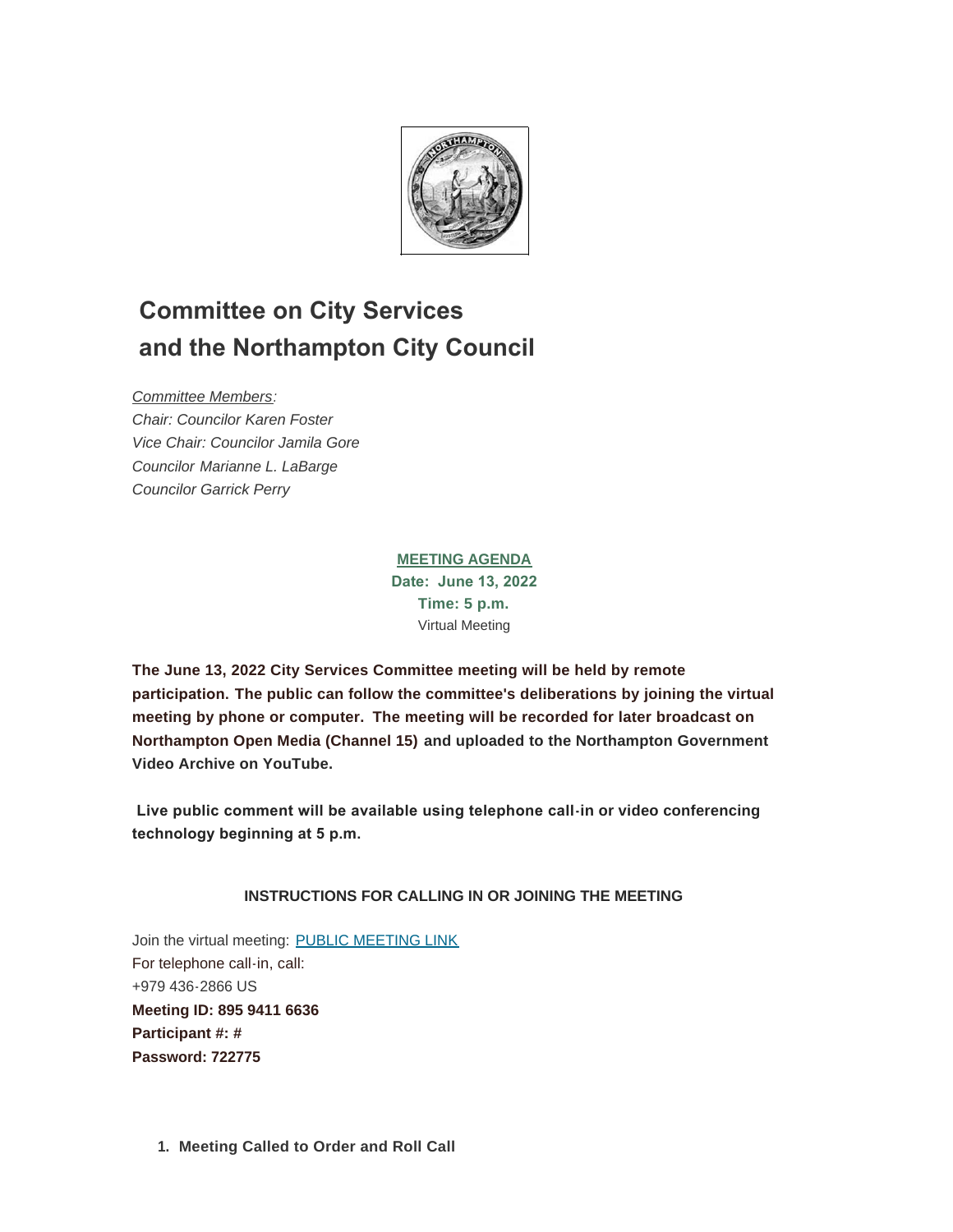- **Announcement of Audio/Video Recording 2.** This meeting is being audio/video recorded.
- **Public Comment 3.**
- **Minutes of Previous Meetings 4.**
	- **Minutes of December 29, 2021, February 7, 2022 Organizational Meeting and A. March 7, 2022 Meeting**

Documents:

[02-07-2022\\_City Services Organizational Meeting.pdf](https://northamptonma.gov/AgendaCenter/ViewFile/Item/19246?fileID=166989) [12-29-2021\\_City Services Committee.pdf](https://northamptonma.gov/AgendaCenter/ViewFile/Item/19246?fileID=166990) [03-07-2022\\_City Services Committee.pdf](https://northamptonma.gov/AgendaCenter/ViewFile/Item/19246?fileID=166991)

**Approve Minutes of May 2, 2022 and May 19, 2022 B.**

Documents:

[Committee on City Services, Legislative Matters 5-2-22.pdf](https://northamptonma.gov/AgendaCenter/ViewFile/Item/19253?fileID=167126) [05-19-2022\\_City Services Committee.pdf](https://northamptonma.gov/AgendaCenter/ViewFile/Item/19253?fileID=168153)

### **Items Referred to Committee 5.**

# **22.098 Appointments and Reappointments to Various Boards and Committees, A. referred by City Council - 5/5/2022**

**Agricultural Commission**

**Timothy Smith,** 13 River Road, Whately

Term: April 2022-June 2025

*Reappointment*

### **Board of Registrars**

**Joseph Tarantino,** 110 N. Elm Street, Northampton Term: April 2022-March 2025

*Reappointment*

### **Community Preservation Committee**

**Brian Adams,** 9 Hayward Road, Florence Term: July 2022-June 2025 *Reappointment*

### **Conservation Commission**

**Randy Krotowski,** 171 Emerson Way. Florence Term: July 2022-June 2025 *Reappointment*

**Board of Health Joanne Levin, MD,** 40 Columbus Avenue, Northampton Term: July 2022-June 2025 *Reappointment*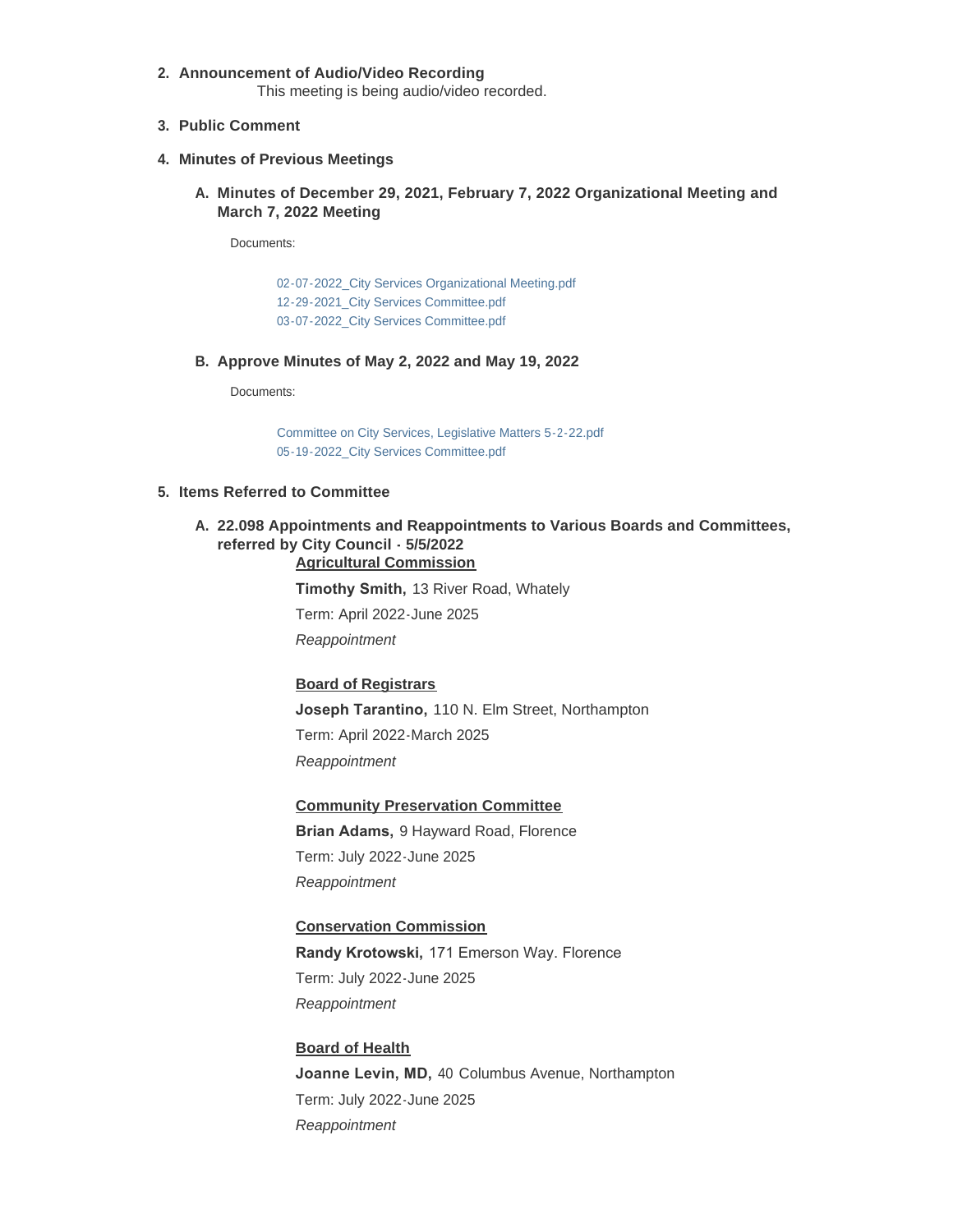### **Disability Commission**

**Michael Morton,** 95 Washington Avenue, Northampton Term: July 2022-June 2025 *Reappointment* **Marilyn Clare,** 256 Pleasant St., #414, Northampton Term: July 2022-June 2025 *Reappointment* **Rodney Kunath**, 8 Reed Street, Northampton Term: July 2022-June 2025 *Reappointment*

**Housing Partnership Richard Abuza,** 245 Chestnut Street, Florence Term: July 2022-June 2025 *Reappointment*

#### **License Commission**

**Natasha Yakovlev,** 147 Nonotuck Street, Florence Term: July 2022-June 2028 *Reappointment* **Jennifer Ewers,** 20 Beacon Street, Florence Term: July 2022-June 2028 *To fill a vacancy*

# **Urban Forestry Commission**

**David Lukens,** 45 Ridgewood Terrace, Northampton Term: July 2022-June 2025 *Reappointment*

Documents:

[22.098 Reappointments to Various Boards and Committees.pdf](https://northamptonma.gov/AgendaCenter/ViewFile/Item/19251?fileID=167123)

### **22.117 Reappointments to Various Committees, referred to City Services - May B. 19, 2022**

### **Board of Assessors**

**Dennis Nolan,** 319 Elm Street, Northampton

Term: July 2022-June 2025

*Reappointment*

### **Conservation Commission**

**Jason Perry,** 14 Carolyn Street. Florence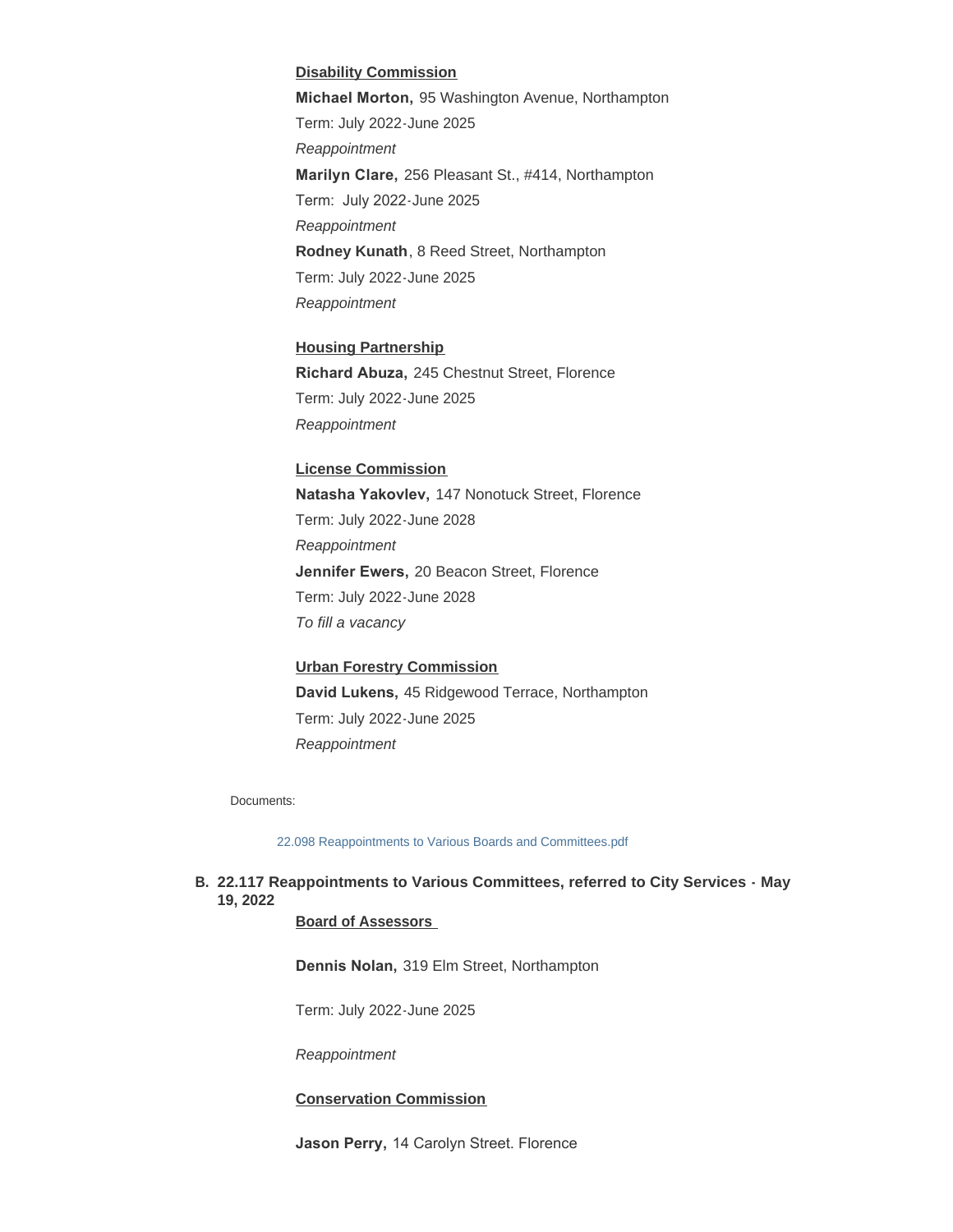Term: July 2022-June 2025

*Reappointment*

### **Northampton Housing Authority Board of Commissioners**

**JoElla Tabutton Springfield,** 81 Conz St., Apt 626, Northampton

Term: July 2022-June 2025

*Reappointment*

Documents:

[22.117 Reappointments to Various Committees.pdf](https://northamptonma.gov/AgendaCenter/ViewFile/Item/19252?fileID=167124) [22.117 Mayors Appointment Memo.pdf](https://northamptonma.gov/AgendaCenter/ViewFile/Item/19252?fileID=167125)

### **22.128 Appointments to Various Committees, referred by City Council - C. 6/2/2022**

### **Housing Partnership**

**Carmen Junno,** 73 Straw Avenue, Florence

Term: July 2022-June 2025

*Reappointment*

### **Parks and Recreation Commission**

**Erin Buzuvis,** 131 State Street, Northampton

Term: July 2022-June 2025

*To fill a vacancy*

### **Planning Board**

**David Whitehill,** 60 Washington Avenue, Northampton

Term: July 2022-June 2025

*Reappointment*

Documents:

[22.128 Appointments to Various Committees.pdf](https://northamptonma.gov/AgendaCenter/ViewFile/Item/19334?fileID=167997)

- **New Business 6.**
- **Adjourn 7.**